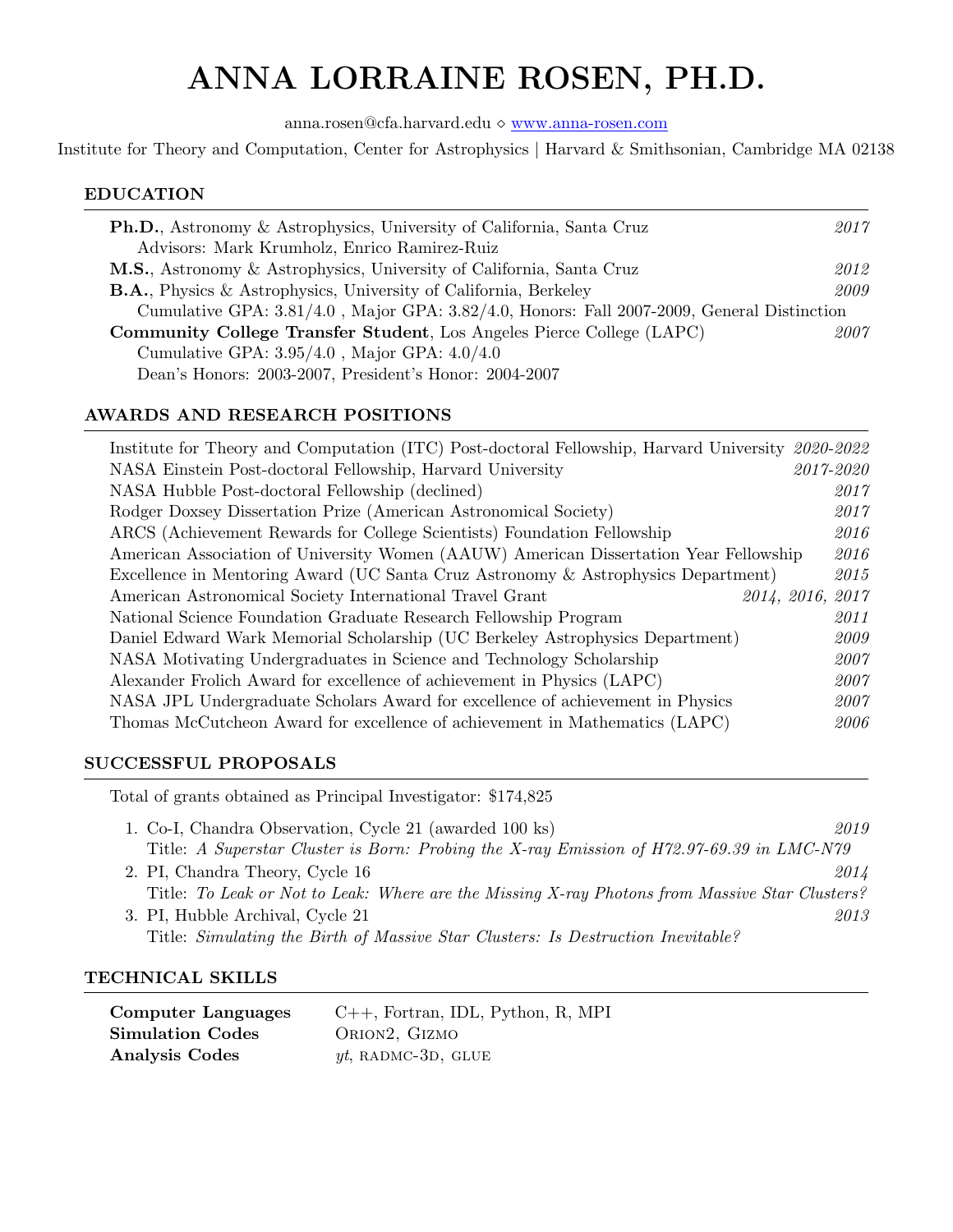## ADVISING EXPERIENCE

| Graduate Students:                                                                              |                  |
|-------------------------------------------------------------------------------------------------|------------------|
| Grace Olivier (grad student at OSU),                                                            | $2020$ -present* |
| Evolution of Stellar Feedback in H II Regions and                                               |                  |
| X-ray Emission from the Massive Binary WR 20a                                                   |                  |
| Michael Foley (grad student at Harvard),                                                        | $2018 - 2019*$   |
| Bubbles around Intermediate and High-mass Stars due to Wind Feedback                            |                  |
| Hope Chen (grad student at Harvard),                                                            | 2018-2019        |
| Effects of an Embedded B-Star Wind in Ophiuchus                                                 |                  |
| Undergraduate Students:                                                                         |                  |
| Mikayla Wilson (physics $\&$ astronomy undergrad at TCU), Banneker Intern at Harvard            | 2020             |
| Tracing the Evolution of Molecular Outflows in Massive Star Formation                           |                  |
| Monica Gallegos-Garcia (now astro grad at Northwestern), Banneker Intern at Harvard             | $2018 - 2020^*$  |
| Winds in Star Clusters Drive Kolmogorov Turbulence                                              |                  |
| Courtney Bishop (physics undergrad at College of William & Mary), SAO NSF REU program           | 2018             |
| Comparing Molecular Line Tracers in Outflows Generated by Massive Star Formation                |                  |
| Evan Carter (physics undergrad at UCSC, then astro masters student at Wesleyan),                | 2014-2016        |
| Synthetic Observations of Low-Mass Star Formation: Implications for Current SED-Fitting Methods |                  |
| <b>High School Students:</b>                                                                    |                  |
| Shreya Karri                                                                                    | 2019             |
| Census of Stellar Feedback in the Milky Way                                                     |                  |

<sup>∗</sup> Denotes students whose project or contribution led to or will soon lead to a refereed publication

#### SERVICE EXPERIENCE

| NASA JWST Cycle 1 Panelist                                                     | 2021                 |
|--------------------------------------------------------------------------------|----------------------|
| Member, Harvard Astronomy Diversity, Equity, and Inclusion (DEI) Committee     | $2021$ -Present      |
| Member, CfA Inclusion, Diversity, and Equity in Astronomy (CfA-IDEA) Committee | 2020-2021            |
| Referee for A&A, ApJ, MNRAS, & RAA                                             |                      |
| CfA Galaxies & Cosmology Seminar Organizer                                     | 2019-2021            |
| NASA Theory Astrophysics Program Panelist                                      | 2019                 |
| NASA Earth and Space Science Fellowship (NESSF) Reviewer                       | 2019                 |
| Organizer, Equity & Inclusion Journal Club, Harvard-Smithsonian CfA            | $2018 - 2019$        |
| Proposal Reviewer for the Czech Science Foundation                             | 2018                 |
| ITC Post-doctoral Fellowship Committee Member, Harvard-Smithsonian CfA         | 1 year               |
| SOC/LOC Member for Harvard-Heidelberg Star Formation meeting,                  | 2017, 2019 (Chair)   |
| Harvard-Smithsonian CfA                                                        |                      |
| Organizer, Diverse Topics in Astronomy Lecture Series, Lamat REU Program, UCSC | 2015, 2016           |
| Organizer, Space Telescope Proposal Writing Workshop,                          | 2015                 |
| UCSC Astronomy & Astrophysics Department                                       |                      |
| Member of the LAMAT Research Internship Admissions Committee                   | 2014                 |
| Undergraduate Student Mentor, UCSC Women in Physics Group                      | $2013 - 2017$        |
| Graduate Student Mentor, UCSC Astronomy & Astrophysics Department              | 2012-2013, 2016-2017 |
| Astronomy Graduate Student Representative, UCSC Graduate Student Association   | 2012-2013            |
| Organizer, Applying to the NSF GRFP Workshop,                                  | 2012-2016            |
| UCSC Astronomy & Astrophysics Department                                       |                      |

#### TEACHING EXPERIENCE

Guest Lecture, UT Austin Computational Astrophysics Course, 2022 "Modeling Radiative Feedback in (Massive) Star Formation Simulations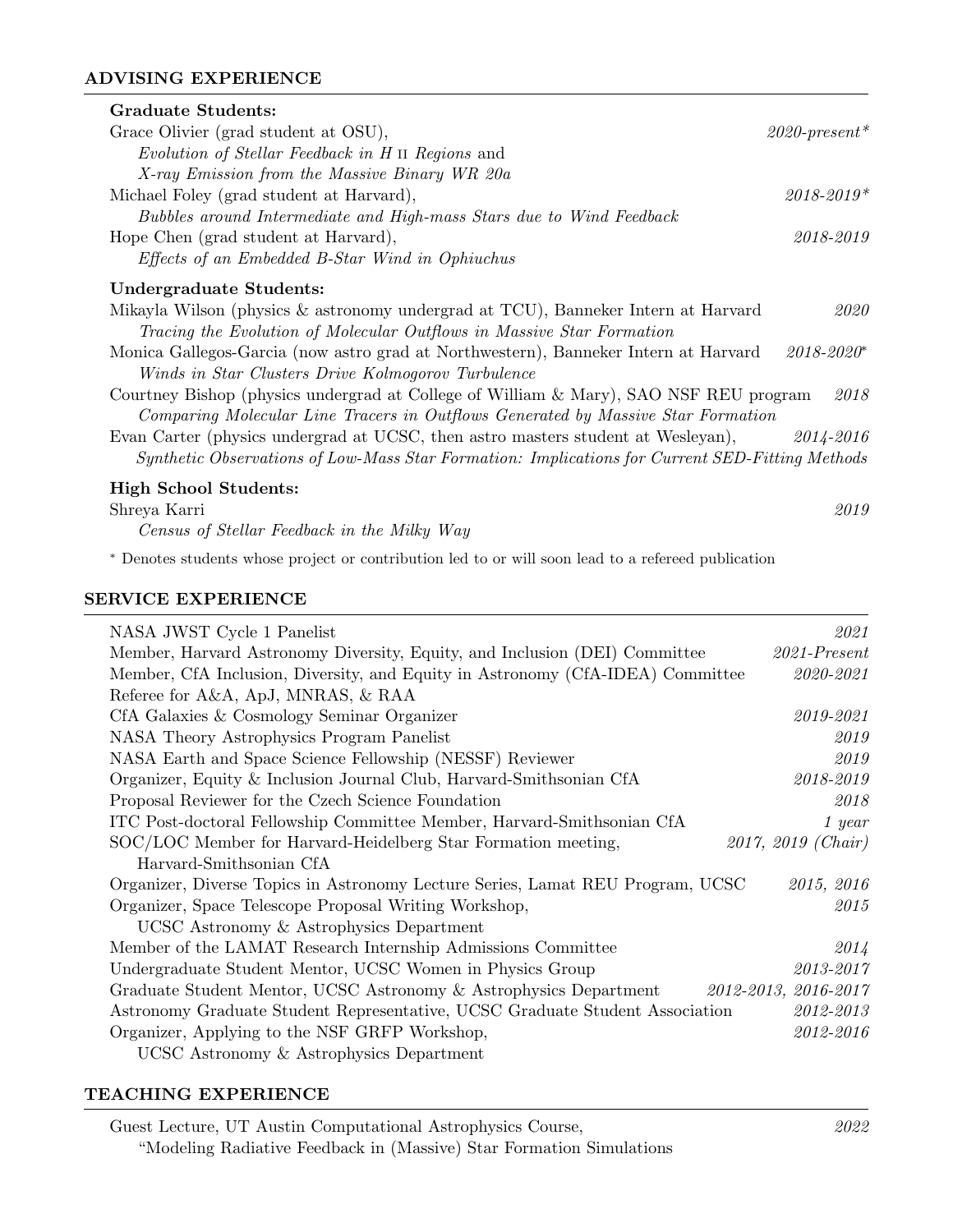| Co-Instructor, Python Programming Bootcamp, Lamat Program, UCSC                                | 2015 |
|------------------------------------------------------------------------------------------------|------|
| Activity Designer/Facilitator, Institute for Science & Engineering Educators                   | 2011 |
| Professional Development Program (PDP), Hartnell College                                       |      |
| Teaching Assistant, "Astronomy 2: Overview of the Universe", UCSC                              | 2010 |
| Grader, "Astronomy C161: Relativistic Astrophysics & Cosmology", UC Berkeley                   | 2010 |
| Undergraduate Student Instructor, "Astronomy C10: Introduction to Astronomy", UC Berkeley 2009 |      |

#### PROFESSIONAL DEVELOPMENT

Diversity & Inclusion Certificate Program, UCSC Office for Diversity, Equity, and Inclusion 2017 Institute for Science & Engineering Educators, PDP for Inquiry-based Education, UCSC 2011 Astronomy 300: Instruction Techniques in General Astronomy (course), UC Berkeley 2009

## REFEREED PUBLICATIONS (9  $1^\mathrm{ST}\text{-}\mathrm{AUTHORED}$  PUBLICATIONS)

| 1. "Effects of the environment and feedback physics on the initial mass function of stars in the                                                 |
|--------------------------------------------------------------------------------------------------------------------------------------------------|
| STARFORGE simulations"                                                                                                                           |
| Guszejnov, D., Grudić, M.Y, Offner, S.S.R., Faucher-Giguère, C., Hopkins, P.F., Rosen, A.L.,                                                     |
| submitted to Monthly Notices of the Royal Astronomical Society, NASA ADS                                                                         |
| 2. "A Massive Star is Born: How Feedback from Stellar Winds, Radiation Pressure, and Collimated<br>Outflows Limits Accretion onto Massive Stars" |
| <b>Rosen, A.L.</b> ; submitted to <i>The Astrophysical Journal</i> , <b>NASA ADS</b>                                                             |
| 3. "The dynamics and outcome of star formation with jets, radiation, winds, and supernovae in<br>concert"                                        |
| Grudić, M.Y, Guszejnov, D., Offner, S.S.R., Rosen, A.L., Raju, A.N., Faucher-Giguère, C.,                                                        |
| Hopkins, P.F.; 2022, Monthly Notices of the Royal Astronomical Society, 512, 216, NASA ADS                                                       |
| 4. "Cluster assembly and the origin of mass segregation in the STARFORGE simulations"                                                            |
| Guszejnov, D., Markey, C., Offner, S.S.R., Grudić, M.Y, Faucher-Giguère, C., Rosen, A.L.,                                                        |
| Hopkins, P.F., accepted, Monthly Notices of the Royal Astronomical Society, NASA ADS                                                             |
| 5. "Less wrong: a more realistic initial condition for simulations of turbulent molecular clouds"                                                |
| Lane, H.B., Grudić, M.Y., Guszejnov, D., Offner, S.S.R., Faucher-Giguère, C., Rosen, A.L.; 2022,                                                 |
| Monthly Notices of the Royal Astronomical Society, 510, 4767, NASA ADS                                                                           |
| 6. "ORION2: A magnetohydrodynamics code for star formation"                                                                                      |
| Li, P.S., Cunningham, A.J., Gaches, B.L., Klein, R.I., Krumholz, M.R., Lee, A.T, McKee, C.F.,                                                    |
| Offner, S.S.R., Rosen, A.L., Skinner, M.A., Journal of Open Source Software, JOSS                                                                |
| 7. "The Effects of Magnetic Fields and Outflow Feedback on the Shape and Evolution of the Density                                                |
| PDF in Turbulent Star-Forming Clouds"                                                                                                            |
| Appel, S.M., Burkhart, B., Semenov, V.A., Federrath, C., Rosen, A.L.; 2022, The Astrophysical                                                    |
| <i>Journal</i> , 927, 75, NASA ADS                                                                                                               |
| 8. "Blowing Bubbles around Intermediate-Mass Stars: Feedback from Main-sequence Winds is not                                                     |
| Enough"                                                                                                                                          |

Rosen, A.L., Offner, S.S.R., Foley, M.M., Lopez, L.A., submitted to The Astrophysical Journal, [NASA ADS](https://ui.adsabs.harvard.edu/abs/2021arXiv210712397R/abstract)

- 9. "Dust in the Wind with Resonant Drag Instabilities: I. The Dynamics of Dust-Driven Outflows in GMCs and H ii Regions" Hopkins, P.F., Rosen, A.L., Squire, J., Panopoulou, G.V., Soliman, N.H., Seligman, D., Stein-wandel, U.P., accepted, Monthly Notices of the Royal Astronomical Society, [NASA ADS](https://ui.adsabs.harvard.edu/abs/2021arXiv210704608H/abstract)
- 10. "Observations of the  $Ag(3x1)$  Phase on  $Ge(111)$ " Mullet, C.H., Rosen, A.L., Chiang, S., 2021, Journal of Vacuum Science & Technology A, 39, Issue 5, [NASA ADS](https://ui.adsabs.harvard.edu/abs/2021JVSTA..39e3207M/abstract)
- 11. "Evolution of Stellar Feedback in H ii Regions" Olivier, G.M., Lopez, L.A., Rosen, A. L., Nayak, O., Reiter, M., Krumholz, M. R., Bolatto,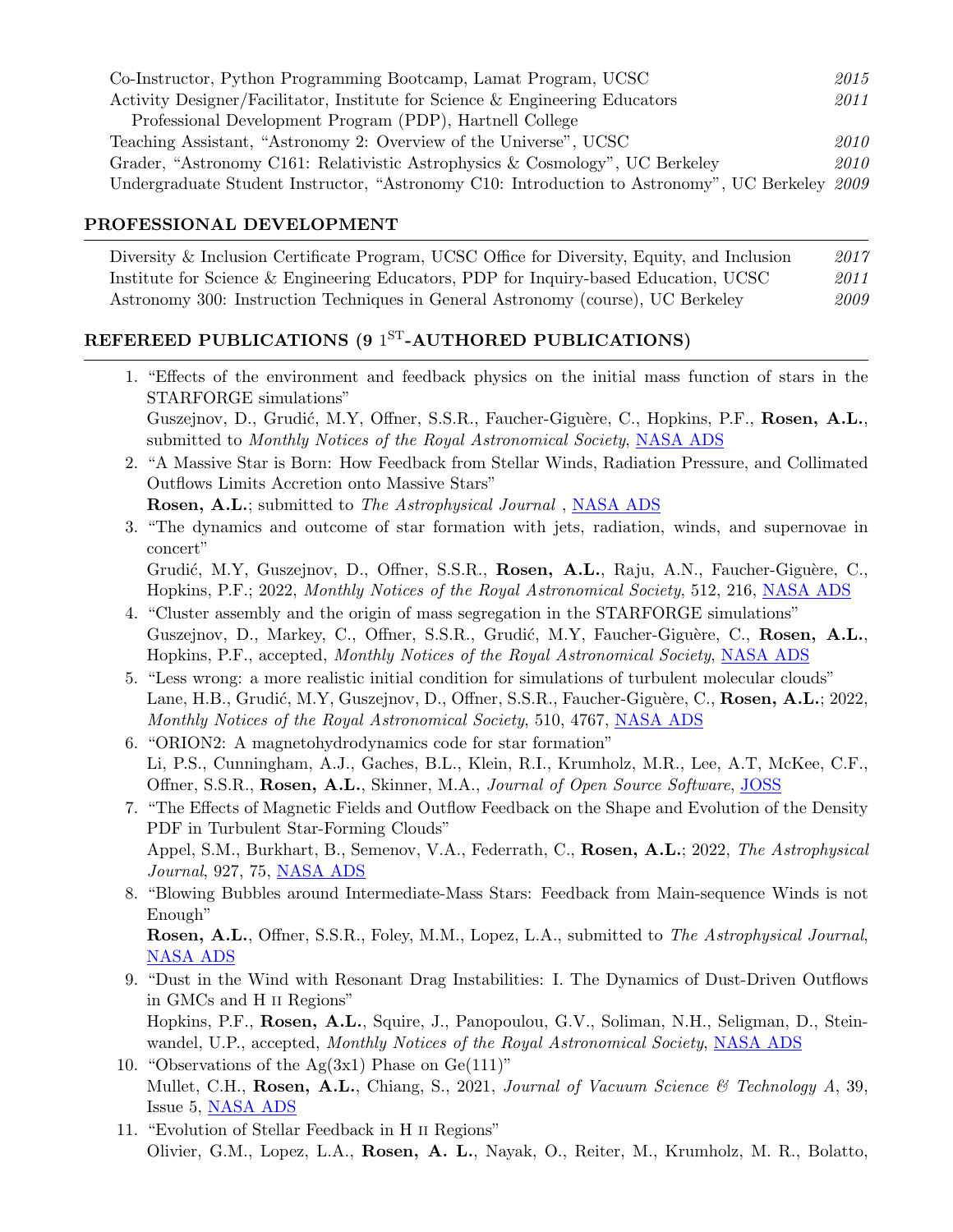A.D., Astrophysical Journal, 2021, 908, 68, [NASA ADS](https://ui.adsabs.harvard.edu/abs/2020arXiv200910079O/abstract)

- 12. "Continuity of Accretion from Clumps to Class 0 High-Mass Protostars" Avison, A., Fuller, G.A., N. Peretto, N., Duarte-Cabral, A., Rosen, A.L., Traficante, A., Pineda, J.E., Güsten, R., & Cunningham, N., 2021, Astronomy & Astrophysics, 645, A142, [NASA ADS](https://ui.adsabs.harvard.edu/abs/2020arXiv201208948A/abstract)
- 13. "Winds in Star Clusters Drive Kolmogorov Turbulence" Gallegos-Garcia, M., Burkhart, B., Rosen, A.L., Naiman, J.P., Ramirez-Ruiz, E., 2020, Astrophysical Journal Letters, 899, 30, [NASA ADS](https://ui.adsabs.harvard.edu/abs/2020ApJ...899L..30G/abstract)
- 14. "The Role of Outflows, Radiation Pressure, and Magnetic Fields in Massive Star Formation" Rosen, A. L., Krumholz, M. R., 2020, Astronomical Journal, 160, 78, [NASA ADS](https://ui.adsabs.harvard.edu/abs/2020AJ....160...78R/abstract)
- 15. "Zooming in on Individual Star Formation: Low- and High-mass Stars" Rosen, A.L., Offner, S.S.R., Sadavoy, S.I., Bhandare, A., Vázquez-Semadeni, Ginsburg, A., 2020, Space Science Reviews, 216, 62, [NASA ADS](https://ui.adsabs.harvard.edu/abs/2020SSRv..216...62R/abstract)
- 16. "Formation and Evolution of Disks Around Young Stellar Objects" Zhao, B, Tomida, K, Hennebelle, P., Tobin, J.J., Maury, A., Hirota, T., Sánchez-Monge, Á., Kuiper, R., Rosen, A., Bhandare, A., Padovani, M., Lee, Y., 2020, Space Science Reviews, 216, 43, [NASA ADS](https://ui.adsabs.harvard.edu/abs/2020SSRv..216...43Z/abstract)
- 17. "Circumbinary Disks: Accretion and Torque as a Function of Mass Ratio and Disk" Duffell, P.C., D'Orazio, D., Derdzinski, A., Haiman, Z., MacFayden, A., Rosen, A.L., & Zrake, J., 2020, Astrophysical Journal, 901, 25, [NASA ADS](https://ui.adsabs.harvard.edu/abs/2019arXiv191105506D/abstract)
- 18. "Massive Star Formation via the Collapse of Subvirial and Virialized Turbulent Massive Cores" Rosen, A.L., Li, P.S., Zhang, Q., Burkhart, B., 2019, Astrophysical Journal, 887, 108, [NASA ADS](https://ui.adsabs.harvard.edu/abs/2019ApJ...887..108R/abstract)
- 19. "unyt: Handle, manipulate, and convert data with units in Python" Goldbaum, N.J., ZuHone, J.A., Turk, M.J., Kowalik, K., & Rosen, A.L., 2018, Journal of Open Source Software, 3, 28, 809; [NASA ADS](http://adsabs.harvard.edu/abs/2018arXiv180602417G)
- 20. "Hybrid Adaptive Ray-Moment Method (HARM<sup>2</sup>): A Highly Parallel Method for Radiation Hydrodynamics on Adaptive Grids" Rosen, A. L., Krumholz, M. R., Oishi, J.S., Lee, A.T., & Klein, R.I., 2017, *Journal of Compu-*tational Physics, 330, 924; [NASA ADS](http://adsabs.harvard.edu/abs/2017JCoPh.330..924R)
- 21. "An Unstable Truth: How Massive Stars get their Mass" Rosen, A. L., Krumholz, M. R., McKee, C.F., & Klein, R.I., 2016, Monthly Notices of the Royal Astronomical Society, 463, 2553; [NASA ADS](http://adsabs.harvard.edu/abs/2016MNRAS.463.2553R)
- 22. "Gone with the Wind: Where is the Missing Stellar Wind Energy from Massive Star Clusters?" Rosen, A. L., Lopez, L.A., Krumholz, M. R., & Ramirez-Ruiz, E.; 2014, Monthly Notices of the Royal Astronomical Society, 442, 2701; [NASA ADS](http://adsabs.harvard.edu/abs/2014MNRAS.442.2701R)
- 23. "What Sets the Initial Rotation Rates of Massive Stars?" Rosen, A. L., Krumholz, M. R., & Ramirez-Ruiz, E.; 2012, Astrophysical Journal, 748, 97; [NASA ADS](http://adsabs.harvard.edu/abs/2012ApJ...748...97R)

#### SCIENTIFIC PRESENTATIONS

Given 37 invited talks and 33 contributed talks to date, including

| 1. Talk, IAUS 361 Massive Stars: Near and Far; Balleyconnell, Co. Caven, Ireland     | 2022 |
|--------------------------------------------------------------------------------------|------|
| 2. Invited Seminar, CITA; Toronto, Canada                                            | 2022 |
| 3. Invited Colloquium, Durham University; Durham, UK                                 | 2022 |
| 4. Talk, Ringberg Virtual Seminar Series                                             | 2021 |
| 5. Invited Talk, Purdue University; Astrophysics Seminar; West Lafayette, IN         | 2021 |
| 6. Invited Colloquium, Carnegie Observatories; Pasadena, CA                          | 2021 |
| 7. Invited NSF REU Colloquium, Center for Astrophysics   Harvard & Smithsonian       | 2021 |
| Cambridge, MA                                                                        |      |
| 8. Invited Talk, University of Wisconsin, Madison; Astronomy Lunch Talk; Madison, WI | 2021 |
| 9. Invited Talk, Los Alamos National Laboratory; Los Alamos, NM                      | 2021 |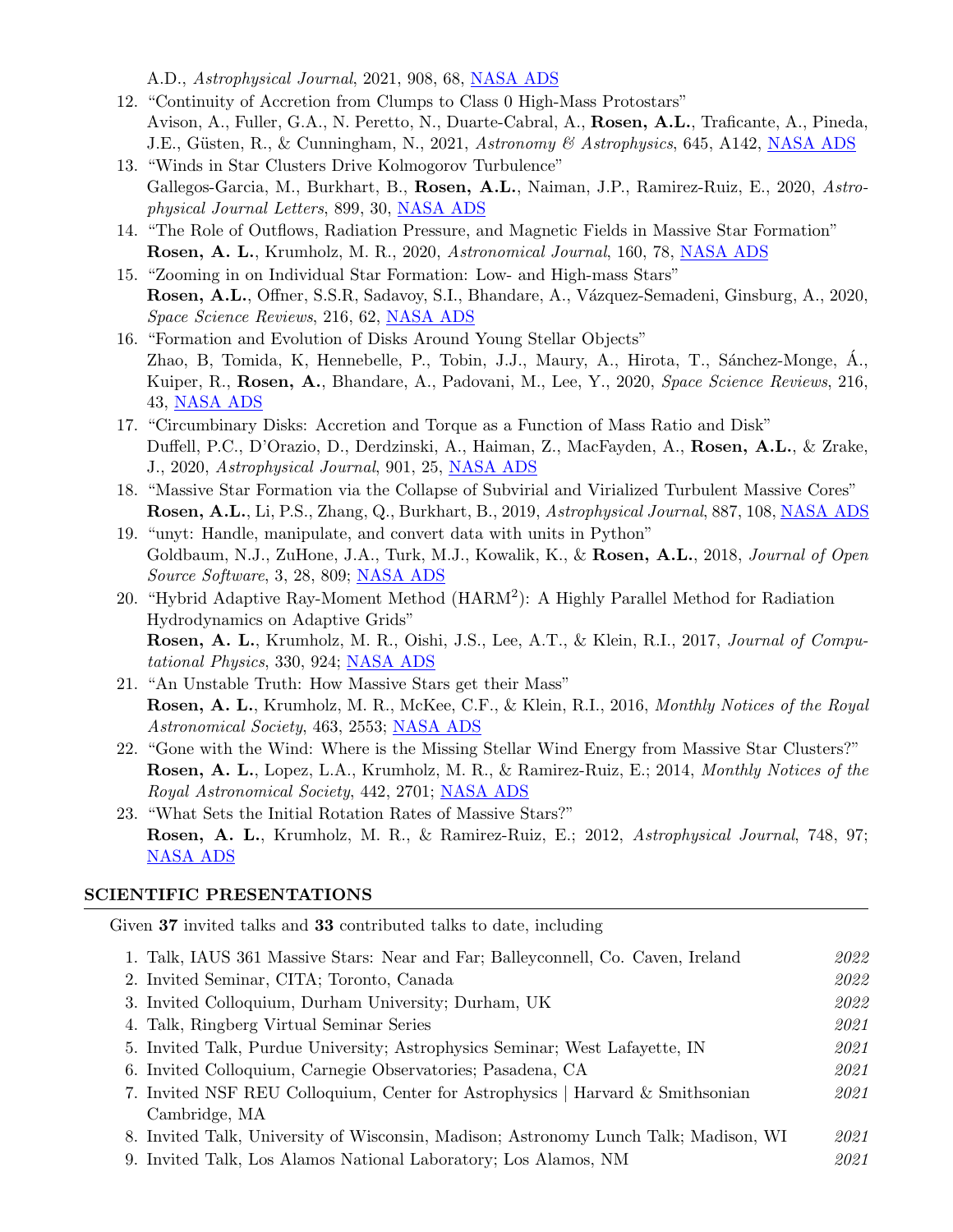|     | 10. Invited Colloquium, Caltech Astronomy Colloquium; Pasadena, CA                                                           | 2021       |
|-----|------------------------------------------------------------------------------------------------------------------------------|------------|
|     | 11. Invited Colloquium, Royal Observatory of Edinburgh; Edinburgh, Scotland                                                  | 2021       |
|     | 12. Invited Talk, JILA Astrophysics Friday Seminar; University of Colorado, Boulder,<br>Boulder, CO                          | 2021       |
|     | 13. Invited Colloquium, Rice University Physics & Astronomy Department; Houston, TX                                          | 2021       |
|     | 14. Invited Colloquium, University of Chicago Astronomy & Astrophysics Department;<br>Chicago, IL                            | 2021       |
|     | 15. Invited Talk, Tuesday Lunch Seminar, UCLA Astronomy Department; Los Angeles, CA                                          | $\it 2020$ |
|     | 16. Invited Review Talk, Radiation Hydrodynamics: Implementation and Application;<br>Royal Astronomical Society; London, UK  | 2019       |
|     | 17. Talk, NASA Hubble Symposium; Washington, DC                                                                              | 2019       |
|     | 18. Invited Talk, Astronomy Seminar, Rutgers University Physics & Astronomy Department;<br>Piscataway, NJ                    | 2019       |
|     | 19. Talk, Crete III Through Dark Lanes to New Stars: Celebrating the Career of<br>Prof. Charlie Lada; Crete, Greece          | 2019       |
|     | 20. Talk, Zooming in on Star Formation; Nafplio, Greece                                                                      | 2019       |
|     | 21. Invited Review Talk, International Space Science Institute, Star Formation Workshop;<br>Bern, Switzerland                | 2019       |
|     | 22. Talk, UT Austin Astronomy Department, ISM & Planets Seminar; Austin, TX                                                  | $\it 2018$ |
|     | 23. Invited Talk, Gas Fueling of Galaxy Structures Across Cosmic Time, Astro 3D Workshop;<br>Barossa Valley, South Australia | 2018       |
|     | 24. Invited Colloquium, University of Florida Astronomy Department; Gainesville, FL                                          | 2018       |
| 25. | Talk, NASA Einstein Symposium, Harvard-Smithsonian CfA; Cambridge, MA                                                        | 2018       |
|     | 26. Invited Review Talk, Stars Birth & Death: GMT Community Science Meeting; Honolulu, HI 2018                               |            |
| 27. | Talk, The Wonders of Star Formation; Edinburgh, UK                                                                           | 2018       |
|     | 28. Talk, Tracing the Flow: Galactic Environments and the Formation of Massive Stars;<br>Lake Windermere, UK                 | 2018       |
|     | 29. Talk, Olympian Symposium 2018: Gas and stars from milli- to mega- parsecs;<br>Paralia Katerini, Greece                   | 2018       |
|     | 30. Talk, SESTAS at MPA, Max Planck Institute for Astronomy (MPA), Garching, Germany                                         | 2018       |
|     | 31. Talk, Star and Planet Formation Seminar; European Southern Observatory (ESO),<br>Garching, Germany                       | 2018       |
|     | 32. Talk, Early Phase of Star Formation; Ringberg, Germany                                                                   | 2018       |
|     | 33. Talk, ITC Luncheon, Harvard-Smithsonian CfA; Cambridge, MA                                                               | 2018       |
|     | 34. Invited Talk, Astrophysical Shocks Meeting, AIP Potsdam; Potsdam, Germany                                                | 2018       |
|     | 35. Invited Talk, High Energy Seminar, Harvard-Smithsonian CfA; Cambridge, MA                                                | 2017       |
|     | 36. Talk, NASA Einstein Symposium, Harvard-Smithsonian CfA; Cambridge, MA                                                    | 2017       |
|     | 37. Invited Talk, ITC Luncheon, Harvard-Smithsonian CfA; Cambridge, MA                                                       | 2017       |
|     | 38. Invited Talk, Astronomy Seminar, University of Massachusetts Lowell; Lowell, MA                                          | 2017       |
|     | 39. Invited Talk, Astronomy Seminar, University of Connecticut; Storrs, CT                                                   | 2017       |
|     | 40. Invited Colloquium, Department of Astronomy, University of Massachusetts Amherst;<br>Amherst, MA                         | 2017       |
|     | 41. Talk, Multi-Scale Star Formation; Morelia, Michoacan, Mexico                                                             | 2017       |
|     | 42. Dissertation Talk, 229th AAS Meeting; Grapevine, TX                                                                      | 2017       |
|     | 43. Talk, Tuesday Seminar, University of Chicago; Chicago, IL                                                                | 2016       |
| 44. | Talk, CITA Seminar, Canadian Institute for Computational Astrophysics; Toronto, Canada 2016                                  |            |
|     | 45. Talk, Galaxy Journal Club, Space Telescope Science Institute; Baltimore, MD                                              | 2016       |
|     | 46. Talk, Thunch Seminar, Princeton; Princeton, NJ                                                                           | 2016       |
|     | 47. Invited Talk, Galaxies & Cosmology Seminar, Harvard-Smithsonian CfA; Cambridge, MA                                       | 2016       |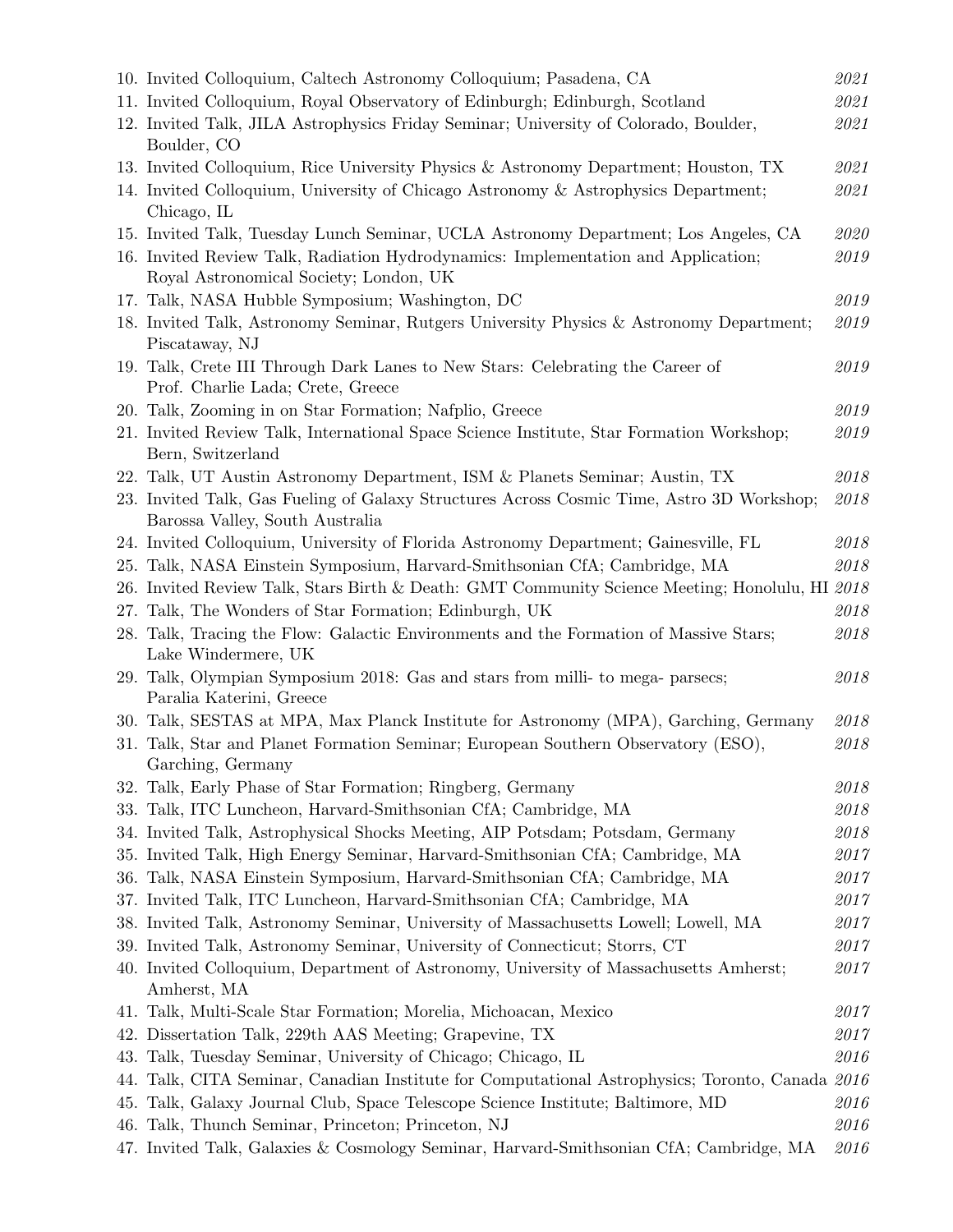|     | 48. Talk, MIT Astrophysics Brown Bag Lunch Series, MIT Kavli Institute; Cambridge, MA           | 2016 |
|-----|-------------------------------------------------------------------------------------------------|------|
|     | 49. Invited Talk, CCAPP Seminar, Ohio State University; Columbus, OH                            | 2016 |
|     | 50. Talk, Columbia Astronomy Seminar, Columbia; Manhatten, NY                                   | 2016 |
|     | 51. Talk, Galaxy Lunch Seminar, Yale; New Haven, CT                                             | 2016 |
|     | 52. Invited Talk, TAPIR Seminar, Caltech; Pasadena, CA                                          | 2016 |
|     | 53. Talk, Thursday Theory Seminar, Carnegie Observatories; Pasadena, CA                         | 2016 |
|     | 54. Talk, Star Formation in Different Environments; Quy Nhon, Vietnam                           | 2016 |
|     | 55. Invited Talk, Cosmology Seminar, KIPAC/Stanford, Palo Alto, Ca                              | 2016 |
|     | 56. Invited Talk, Cosmoclub, UCSC; Santa Cruz, CA                                               | 2016 |
| 57. | Talk, From Stars to Massive Stars; Gainesville, Florida                                         | 2016 |
|     | 58. Invited Talk, Computational Astrophysics Meeting; ANU RSAA, Canberra, Australia             | 2016 |
|     | 59. Talk, XXIXth IAU General Assembly, IAUS 316: Formation, Evolution, and                      | 2015 |
|     | Destruction of Massive Star Clusters; Honolulu, Hawaii                                          |      |
|     | 60. Talk, Soul of High Mass Star Formation; Puerto Varas, Chile                                 | 2015 |
|     | 61. Invited Talk, Star & Planet Formation Day; Gainesville, Florida                             | 2015 |
|     | 62. Invited Talk, Florida ASTROWIN Workshop: Star Formation Feedback; Gainesville, Florida 2015 |      |
|     | 63. Invited Talk, Formation of Massive Star Clusters Workshop; Prague, Czech Republic           | 2014 |
|     | 64. Invited Talk, Chemical Evolution Workshop; DARK Copenhagen, Denmark                         | 2014 |
|     | 65. Talk, Summer FLASH, UCSC, Santa Cruz, CA                                                    | 2014 |
|     | 66. Talk, Olympian Symposium on Star Formation; Paralia Katerinis, Mount Olympus, Greece 2014   |      |
|     | 67. Invited Talk, Geophysical & Astrophysical Fluid Dynamics Seminar; UCSC, Santa Cruz, CA 2012 |      |
|     | 68. Talk, XXVIIIth IAU General Assembly Meeting, JD 2: Very Massive Stars in the                | 2012 |
|     | Local Universe; Beijing, China                                                                  |      |
|     | 69. Talk, Friday Lunch Astrophysics Seminar Hour (FLASH); UCSC, Santa Cruz, CA                  | 2012 |
|     | 70. Poster, Four Decades of Research on Massive Stars: A Scientific Meeting in                  | 2011 |
|     | Honour of Anthony F.J. Moffatt; Montreal, Canada                                                |      |
|     | 71. Poster, 215th AAS Meeting; Washington, DC                                                   | 2010 |

# PUBLIC OUTREACH

| American Association of University Women (AAUW) STEM Ambassador                             | 2022            |
|---------------------------------------------------------------------------------------------|-----------------|
| STEMEd for Girls program (panelist)                                                         |                 |
| Speaker, "How to Make Massive Stars on a (super)Computer," Western Nevada College/NCCN 2022 |                 |
| Science Matter Expert, NASA Community College Network (NCCN)                                | $2021$ -Present |
| Panelist, Astronomy Career Panel, Girls Inc., Lynn, MA                                      | 2021            |
| Panelist, "Meet a Scientist" Panel for Women's History Month, Marin Community College       | 2021            |
| Panelist, "Writing an Effective Proposal" presented to Harvard Graduate Students            | 2020            |
| Interviewee, "How to Make Stars on a (super)Computer,"                                      | 2020            |
| Astrochats Interview hosted by MicroObservatory, Link to YouTube video                      |                 |
| Speaker, "How to Make Massive Stars on a (super)Computer,"                                  |                 |
| Astronomy on Tap Boston Event                                                               | 2020            |
| Presenter, "Visualizing Numerical Simulations with yt"                                      |                 |
| Center for Astrophysics   Harvard & Smithsonian Demofest                                    | 2019            |
| Speaker, "How to Make Stars on a (super)Computer,"                                          |                 |
| Women in Science and Engineering (WiSE) Science on Tap Event                                | 2017            |
| Speaker, "An Unstable Truth: How Massive Stars get their Mass,"                             |                 |
| AAUW Monterey Peninsula Chapter Meeting                                                     | 2017            |
| Speaker, "How to Write an Effective Abstract," Lamat REU Program, UCSC                      | 2016            |
| Organizer and Panelist, "Astronomy Grad Student and Post-doc Panel,"                        | 2016            |
| Lamat REU Program, UCSC                                                                     |                 |
| Speaker, "Then and Now: From North Hills Prep to a Ph.D. in Astrophysics,"                  | 2016            |